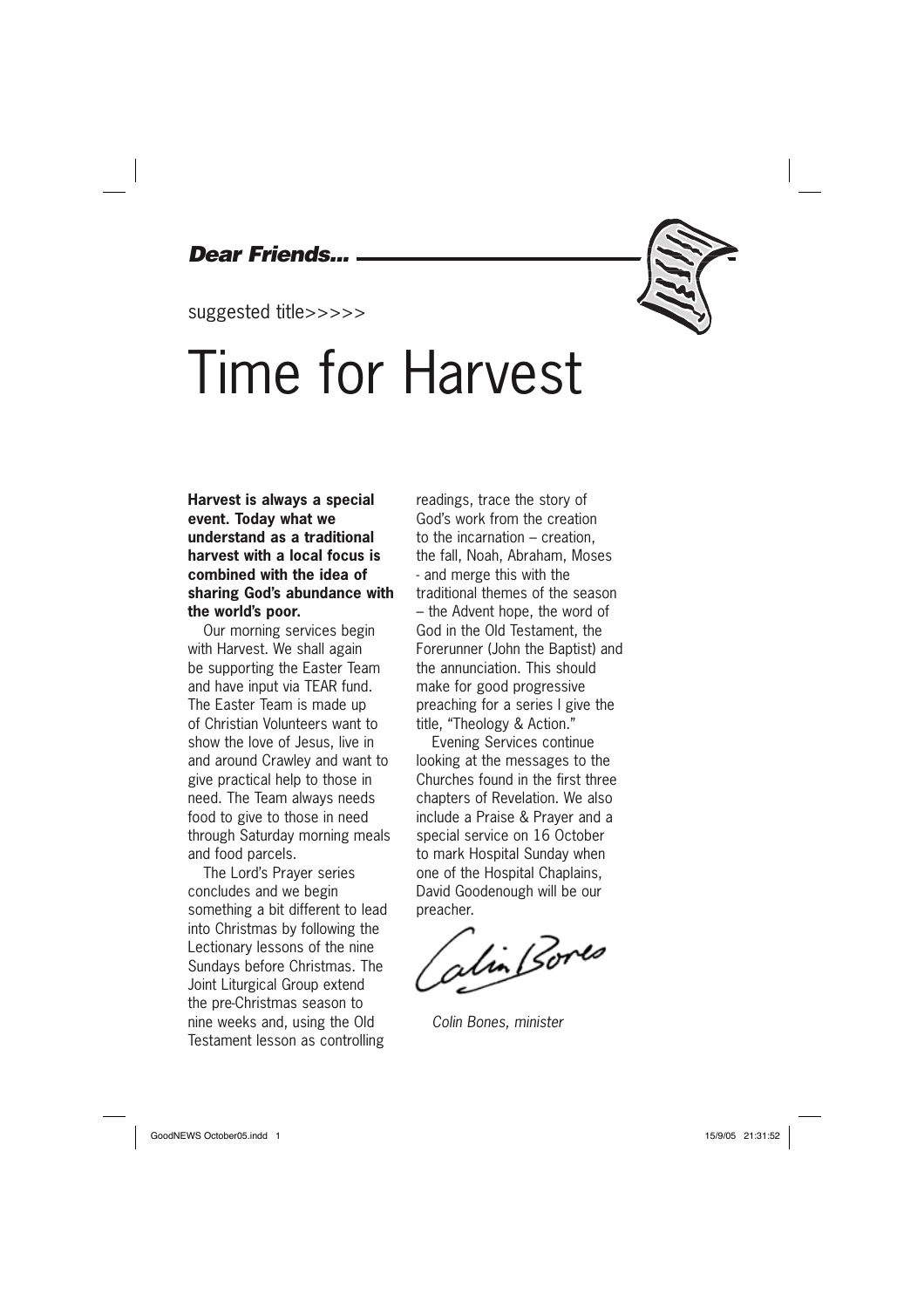### *Good***NEWS**

*This magazine is produced by: Lindfield United Reformed Church, 50 High Street, Lindfield, West Sussex RH16 2HL. © Lindfield URC 2005*

**Editorial Team:** David Tingley (editor), Martin Hall, Annabel Goody, Steven Farley & Tina Elphick **Editorial Oversight / Proof-reading:** Hilary Shepherd **Printing:** Tom Burford & Sureprint Litho

**Front cover image:** FreeFoto.com

### **Next copydate: Wednesday 12th October, 5pm.**

All contributions should be emailed to goodnews@happyseason.co.uk, or hard copy placed in the 'GoodNEWS' pigeon hole at the rear of the church. Please ensure that you include your contact details, in case of query. You can contact David Tingley on 01444 451024.

### **Directory**



**Minister:** Rev Colin Bones 52 High Street, Lindfield RH16 2HL Office: 01444 487607 Home: 01444 483803 Email: colin@lindfieldurc.org.uk

### **Church Secretaries:**

Mrs Sue Waller 58 Queens Road, Haywards Heath, RH16 1EE Tel: 01444 455047 Email: susanwaller@lineone.net

Mr David Jones 13 William Allen Lane, Lindfield, RH16 2SA Tel: 01444 483037 Email: fay-david@supanet.com

**Church Accountant:** Mrs. Eileen Jacques, 23 Canton House, Great Heathmead, Haywards Heath. RH16 1FD

*A list of serving Elders can be found in Who's Who?*

*2 – October Good***NEWS**

*Editorial*

**It has been said that a celebration of our Harvest matters less, in these days of worldwide food importation. Jeremy Burdett, a local farmer, touches on this in our feature article this month, talking about life in farming in 2005.** 

But, regardless of the course for a moment, we should, of course, give thanks for all we have here in our tiny part of the globe.

Harvest Fruit & Nut (1st October) offers us an opportunity to praise God for what we have as a church family, it is for us to have fun together. See ad on the inside front cover.

This issue, while packed full of goodness, is a little slimmer than usual. Normal service to be resumed next month. Keep 'em coming, thanks! *David Tingley, editor*





GoodNEWS October05.indd 2 oodNEWS 15/9/05 21:31:53 5/9/05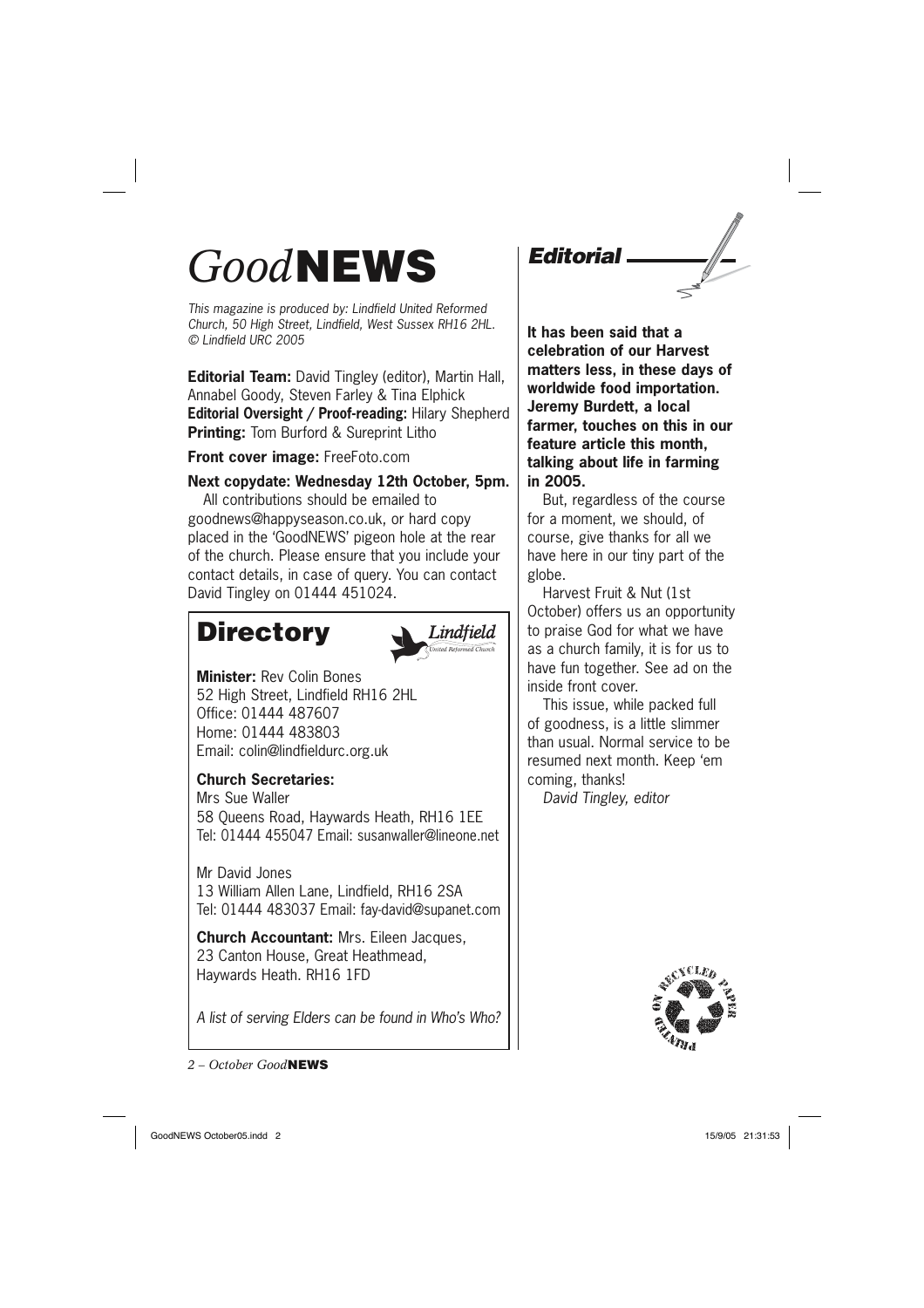| <b>Prayer Diary</b> |                                                                                                                                     |
|---------------------|-------------------------------------------------------------------------------------------------------------------------------------|
| <b>SUN</b>          | Prayer for our Mission Focus - The Easter Team (Crawley).                                                                           |
| <b>MON</b>          | Uphold David Walters & the Managers as they over-see the<br>building of the Baptistry.                                              |
| TUE                 | Remember Janet Goodenough & her helpers & all who attend<br>Stepping Stones with their children.                                    |
|                     | Pray for Zest – one more group leader urgently needed, plus<br>WED<br>additional members of staff to cope with nearly 100 children. |
| <b>THUR</b>         | Junior Church also require more teachers – ask God to prompt<br>those who could help.                                               |
| <b>FRI</b>          | Uphold the work of the Boys Brigade: the Officers, helpers and<br>boys themselves.                                                  |
|                     | Pray for the Alpha Course running at the Tiger on behalf of<br>All Saints and the URC.                                              |

### **Prayer** *FOCUS*

**In addition to the above daily prayer reminders, please would you uphold in your prayers this month two other special prayer requests:-**

I make no apology for bringing to your attention two items for urgent prayer (and action) from CARE. The first is the 'Incitement to Racial and Religious Hatred Bill', coming before the House of Lords on October 11th, and the second 'Assisted Dying for Terminally Ill Bill' coming to the Lords on 10th October. The latter will be the second reading following an enquiry published last April, and put simply, will introduce voluntary euthanasia.

Regarding the Religious Hatred Bill, please pray that freedom of speech would be protected in law. Also that the vulnerable elderly, disabled and depressed would not be endangered by changed legislation.

(As Christians, we are encouraged to write to a member of the House of Lords on these issues before October 10th and 11th. It is vital that we let our Christian voice be heard on these matters before it is too late. For more information, see the CARE notice board or speak to Carol Walters.)

*October Good***NEWS** *– 3*

GoodNEWS October05.indd 3 3 compared 3 of the state of the state of the state of the state of the state of the state of the state of the state of the state of the state of the state of the state of the state of the state o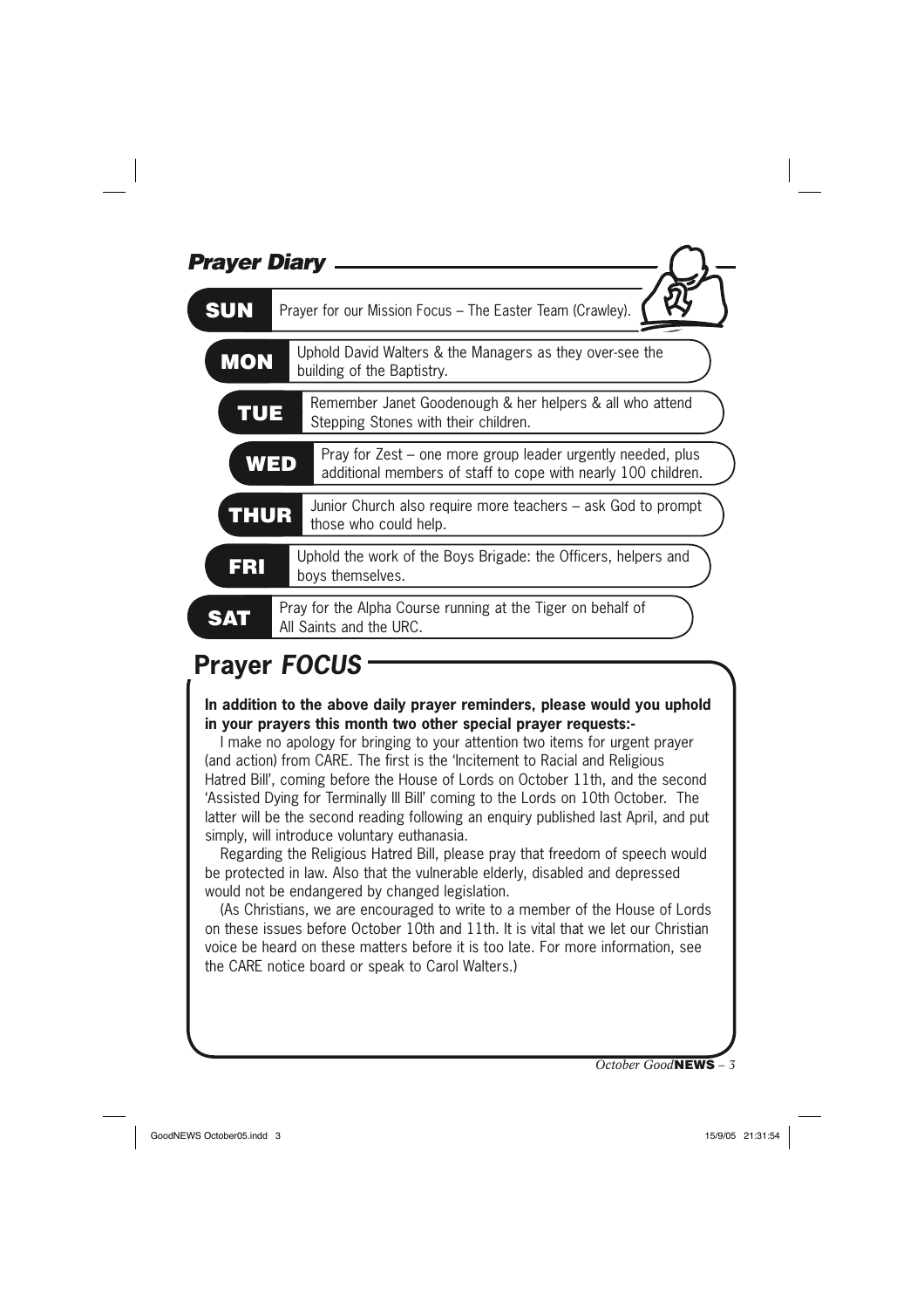### *Feature – Harvest*

# He ploughs the field and scatters

**Jeremy Burdett and family moved from Newick to Cockhaise Farm, Lindfield, in 1986. The farm is 350 acres of grassland and 250 acres of arable. The grassland supports 200 Dairy cows and their offspring. Apart from milk, the farm also produces wheat, barley oats and lupins mostly to feed livestock. In 1999 we started converting the land to organic production which was completed in 2003. Jeremy is a member of St. Mary's Church Newick.**

We plough the fields and scatter the good seed on the ground But it is fed and watered by God's almighty hand.

September 7th and the last lupin is combined and the last ton of grass and clover safely ensiled for winter feed; earlier we harvested more grass and cereals and look to have enough to feed all our cattle over winter with some left over to sell. It is difficult to describe how it feels, thankful certainly, peaceful and relieved as well. For every farmer, however good or bad the harvest, there is a great sense of

*4 – October Good***NEWS**

completion and being able to get on with next things.

Unaccustomed to food shortages as we are, our UK harvest no longer means the difference between famine and plenty for the country; in fact, the opposite is now true. We are such a rich nation that anything not produced cheaply here can be sourced from elsewhere in the world.

Growing up in the 50s and 60s when people were still conscious of food rationing, production was all and farmers were encouraged to fill the barns and stores of Europe for the common good.



GoodNEWS October05.indd 4 and 5/9/05 21:31:54 5/9/05 21:31:54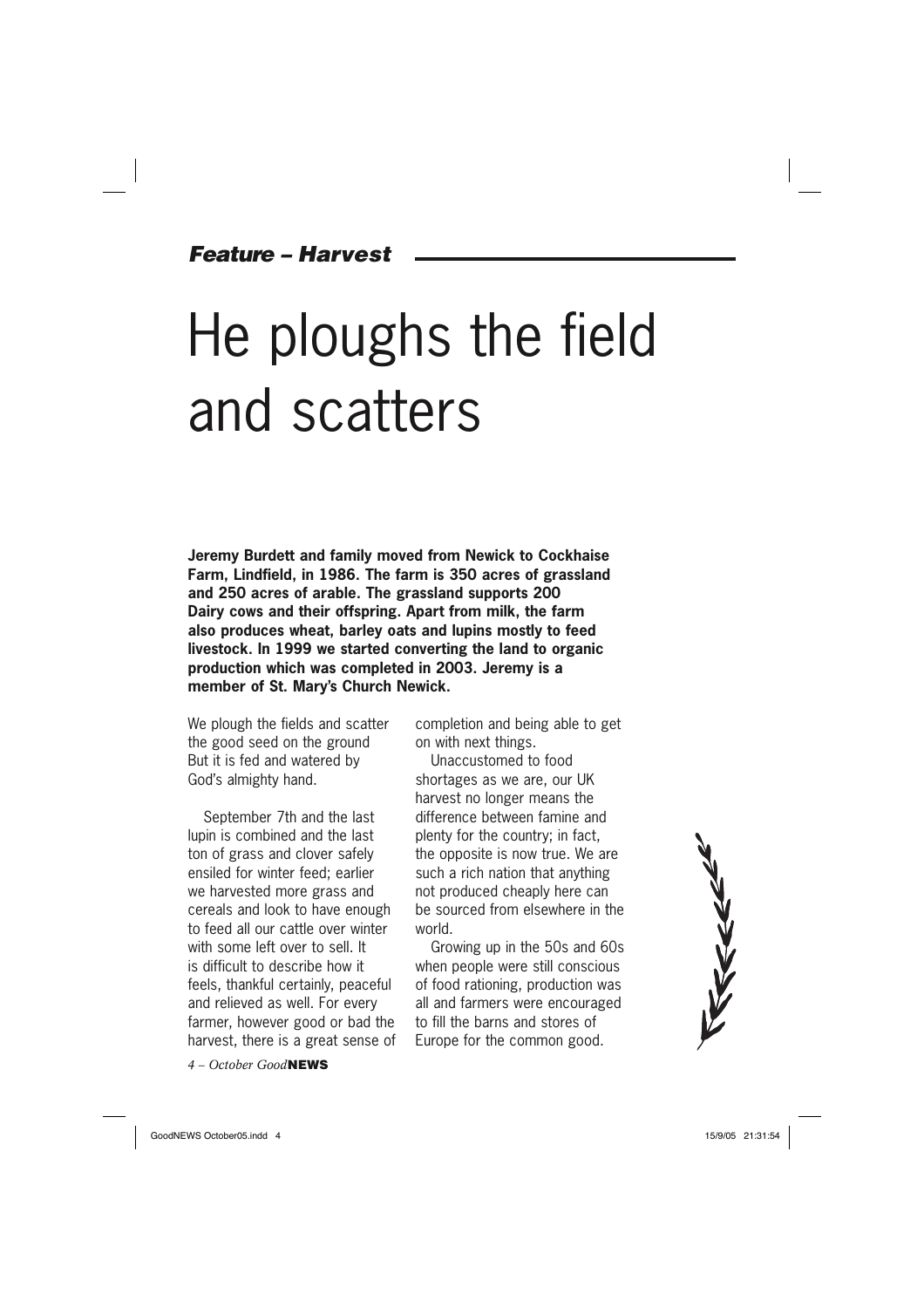

Times have changed and we now live our lives battling with the god of cheap production. Farming as a producer of primary products is suffering the same shrinkage in Western Europe as the coal, steel and garment industries.

In the midst of all the hypermarketing of this new century, however, there is a gradual understanding among people I talk to that we are losing, have lost or are about to lose some very precious parts of our life because of the pressures on farmers and growers to be efficient and cheap. People are conscious of losing contact with the places where their food is produced.

At home, our Sunday lunch is often proudly presented to people as having been grown

entirely on the farm, doubling the delight of the taste buds, except to those who ask, 'Do you mean to say that this piece of beef was running round the farm a few weeks ago? How can you bear to eat something you have known when it was alive?'

 The question demonstrates very neatly the problems the public has with what it eats. In order to really appreciate food, we need to be familiar with how it is grown, what part man and nature play in its production and how that affects the countryside around us. Once we understand this we can begin to make intelligent choices about what we buy and we find that there is greater enjoyment in the preparation and eating of our meals.



*October Good***NEWS** *– 5*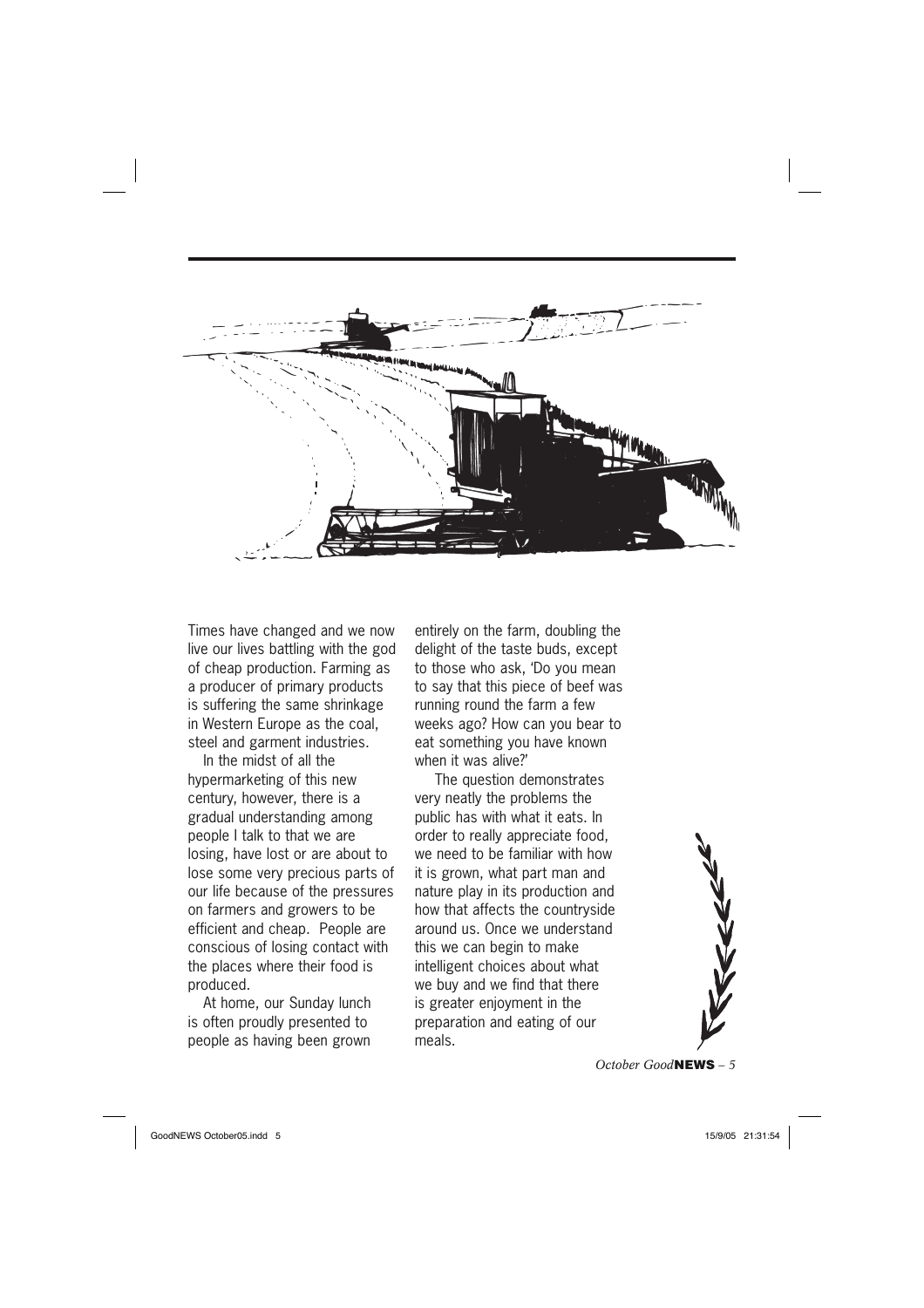### *Feature – Harvest*

Given that I am closer than most to the source of the food I eat, my reaction to the current squeeze on prices is that UK farming and the food it produces are much too valuable to lose and therefore we need to adapt and improve in order to survive. If we were to sell our dairy herd, like nearly half of UK producers since 1992, Cockhaise Farm would in all likelihood cease to be a viable unit, supporting one family instead of 5 and not having the resources to look after its own environment. It would instead rely on EU (or your tax) money to survive prolonging the dependency culture which has so distorted European farming in the last 30 years.

To avoid this fate we took the plunge in 1999 and started on the road of organic farming. In 2001 we sold our first organic litre of milk and have since converted all our arable ground to organic production. In 2001 we were producing less milk and many fewer tons of cereals and facing an uncertain future. Conventional wisdom said that

*6 – October Good***NEWS**

when we stopped using artificial fertilisers our production would plummet. The Organic gurus said that after year 3 (2002) our production would level out and start to increase as the biological action in the soil replaced the chemical reactions which had sterilised it for years.

2002 was tense; we still seemed unable to produce the milk we thought we should, but when we looked back in 2003 we realised that we had turned the corner. We had learned to grow clovers which turn atmospheric nitrogen into sufficient fertiliser for our needs; we had learned new husbandry methods which dropped our antibiotic use to 10% of historic levels giving our cows better immune systems. Now in 2005 after enough trial and error and weedy fields to last a life time, we are just beginning to grow some half way reasonable cereal crops.

More importantly, we have learned that we play only a very small part in the process that produces our food. When you



GoodNEWS October05.indd 6 oodNEWS 15/9/05 21:31:55 5/9/05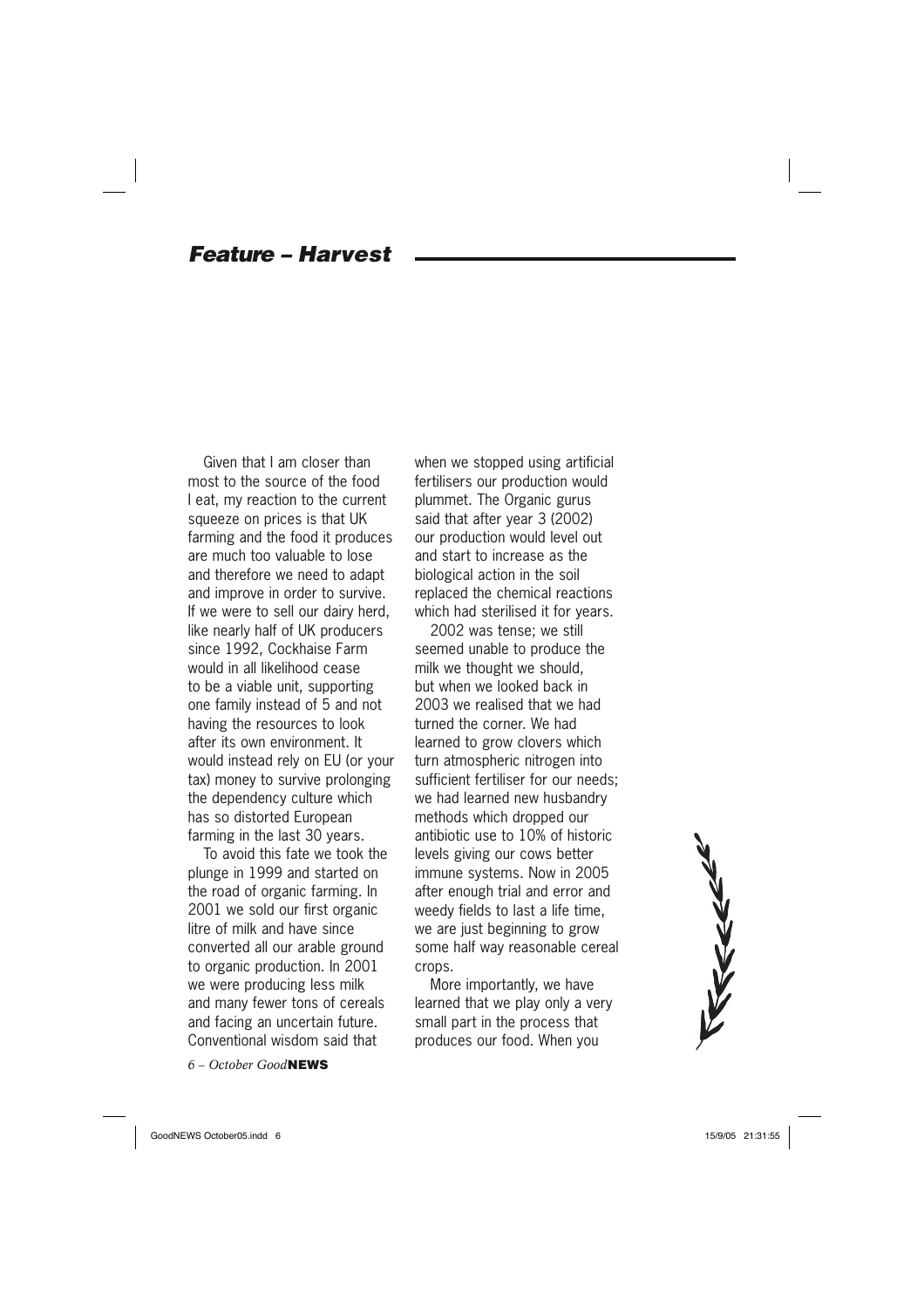have a fertiliser programme and a spray programme, you feel as if you are in charge of the farm; now I know that there are processes going on in the soil over which I have little influence but which are proving beneficial to cows and crops alike and which make farming feel fresher, entirely natural and much more challenging.

So, when we harvest anything now, even if it has been a struggle and yields are disappointing, I am very thankful and content. God has been good to us; we have enough even when we think we are short and we always seem to have something left in the barn at the end of winter.

All good gifts around us are sent from heaven above,

So thank the lord, O thank the Lord,

For all His love. *Jeremy Burdett*

REEEE *October Good***NEWS** *– 7*

GoodNEWS October05.indd 7 and 7 of 15/9/05 21:31:55 5/9/05 21:31:55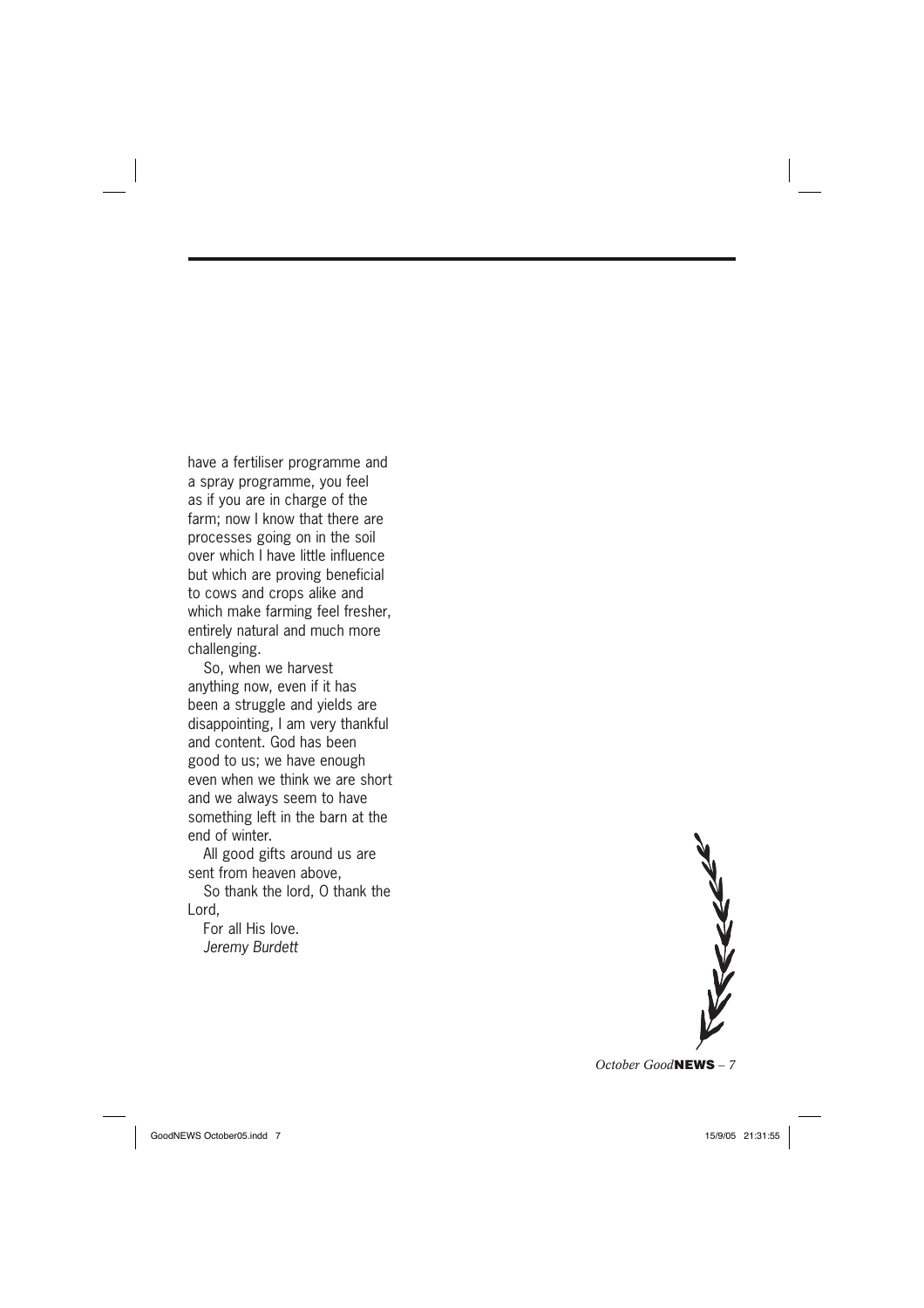### *Family News*

### The Fellowship **U.R.C. - SUSSEX EAST DISTRICT AUTUMN RALLY 26TH OCTOBER We are hosting the above Rally which**

**will take place from 10.15am – 4.pm**

The guest speakers will be:

**Mrs Margaret Nicolle** who will give a talk on **'William Allen'** and **John Withall** a Ranger at Wakehurst Place and a 'Blue Badge' who will give 'A personal view of Sussex'.

At midday **Chris Comber** will give a guided tour of the properties in the High Street. Coffee will be available during the morning and at lunchtime soup will be served, please bring your own sandwiches.

All are welcome to this interesting event.

Many thanks *Doreen Fowler.*

**We would like to thank our families and many friends** who made our wedding day, Saturday August 27, such a happy occasion. Building works at the URC meant the Service took place at All Saints' but everyone there made us so welcome. The memories of that special day will always be treasured.

We would also like to thank those who contributed so generously to Lindfield Christian Care Home (Compton House) or their chosen charity.

*In Christian love, Mies and Graham (Campling)*

**Babysitting:- Helen Merrett** (aged 16) would be very happy to babysit for families within the fellowship. Please telephone on (01444) 416476 if you are interested. Thank you.

**Simon Merrett** will be off to Lancaster University on 1st October. Please remember Simon in your prayers as he begins this new chapter in his life.

### *Balcombe United Reformed Church*

**Bramble Hill, Balcombe, RH17 6HR Contact: Mrs Leonie Wren (01444 811253)** Our main services are held at  $11$ am on the f Sunday of each month and the children usual Sunday School during the second part of the Visitors are always welcome.

*Speakers for this month are as follows:-*

| October 2nd  | <b>Philip Wren</b> |
|--------------|--------------------|
| October 16th | <b>Colin Bones</b> |

*8 – October Good***NEWS**



GoodNEWS October05.indd 8 oodNEWS 15/9/05 21:31:55 5/9/05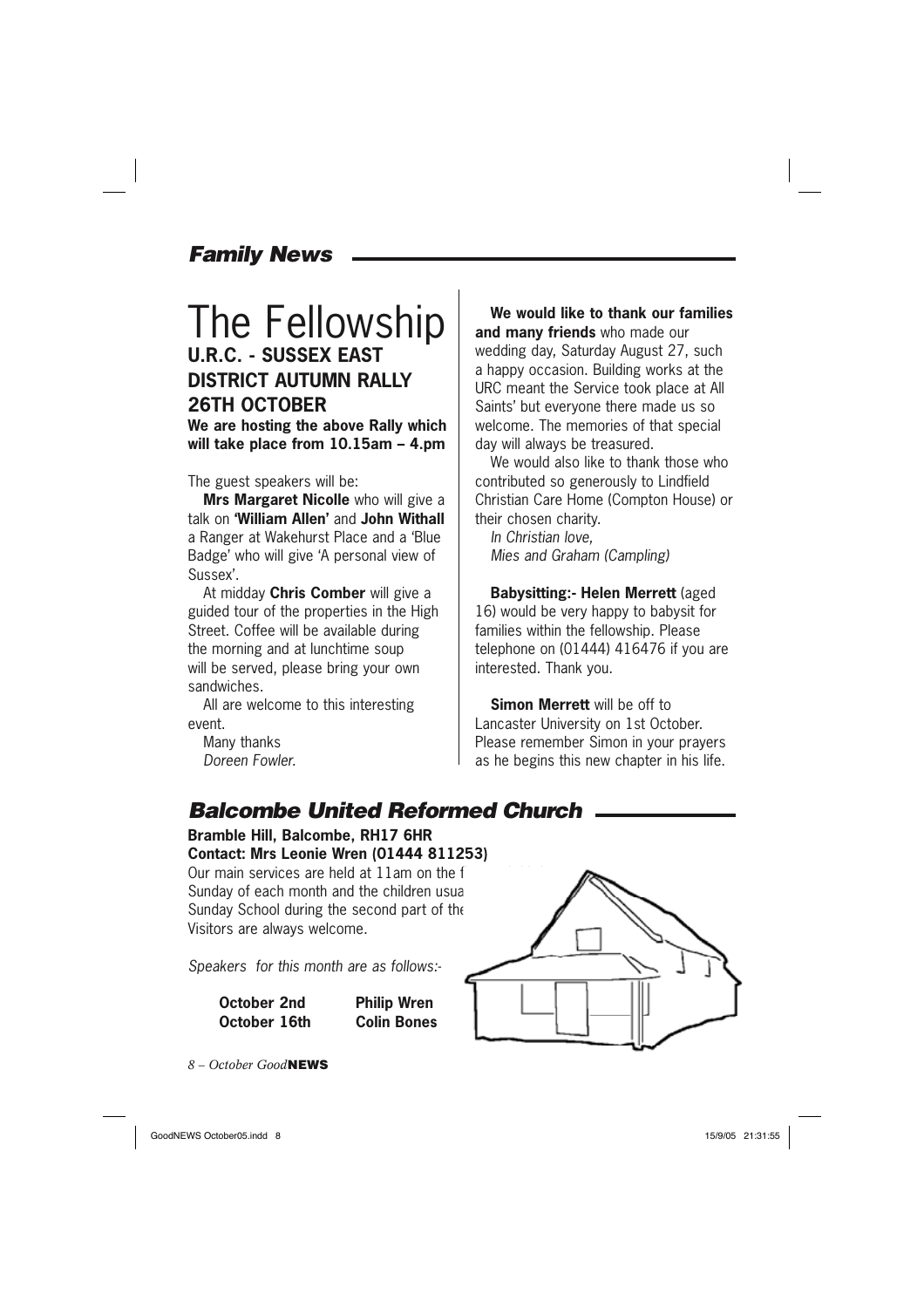### *Monthly Mission Support*

# Harvest Appeal & October Mission Giving

**Over the last few years we have supported the work of the Easter Team in Crawley by sending the food donated during our Harvest Thanksgiving Weekend. This is then distributed to those in special need in and around the town.** 

The needs are not just limited to this time of year so we will also be devoting our October mission giving to the Easter Team.

The Easter Team is cross-denominational and made up of volunteers who want to show the love of Jesus by giving practical help and time to those in need. In addition to distributing food parcels, hot meals are served free of charge every Saturday giving opportunity for friendship and a chat.

When there is no-one to help The Easter Team can often respond quickly to those in crisis situations when there is no-one else to help. There is also an office that is open weekdays to deal with requests for help, which can be quite wide ranging.

We are pleased that Sharon Golightly will be with us on October 2nd to share with us personally about the work.

Leaflets and envelopes will be available during the Harvest Weekend and it would be good if we could pass on a substantial gift to this local organisation.

There will be opportunity to bring gifts of non-perishable food during our Harvest Services. Particularly needed are: tins of meat, vegetables, soup, beans and fruit, also pasta, cereals, coffee, tea, jam and long life milk.

*October Good***NEWS** *– 9*

GoodNEWS October05.indd 9 oodNEWS 15/9/05 21:31:55 5/9/05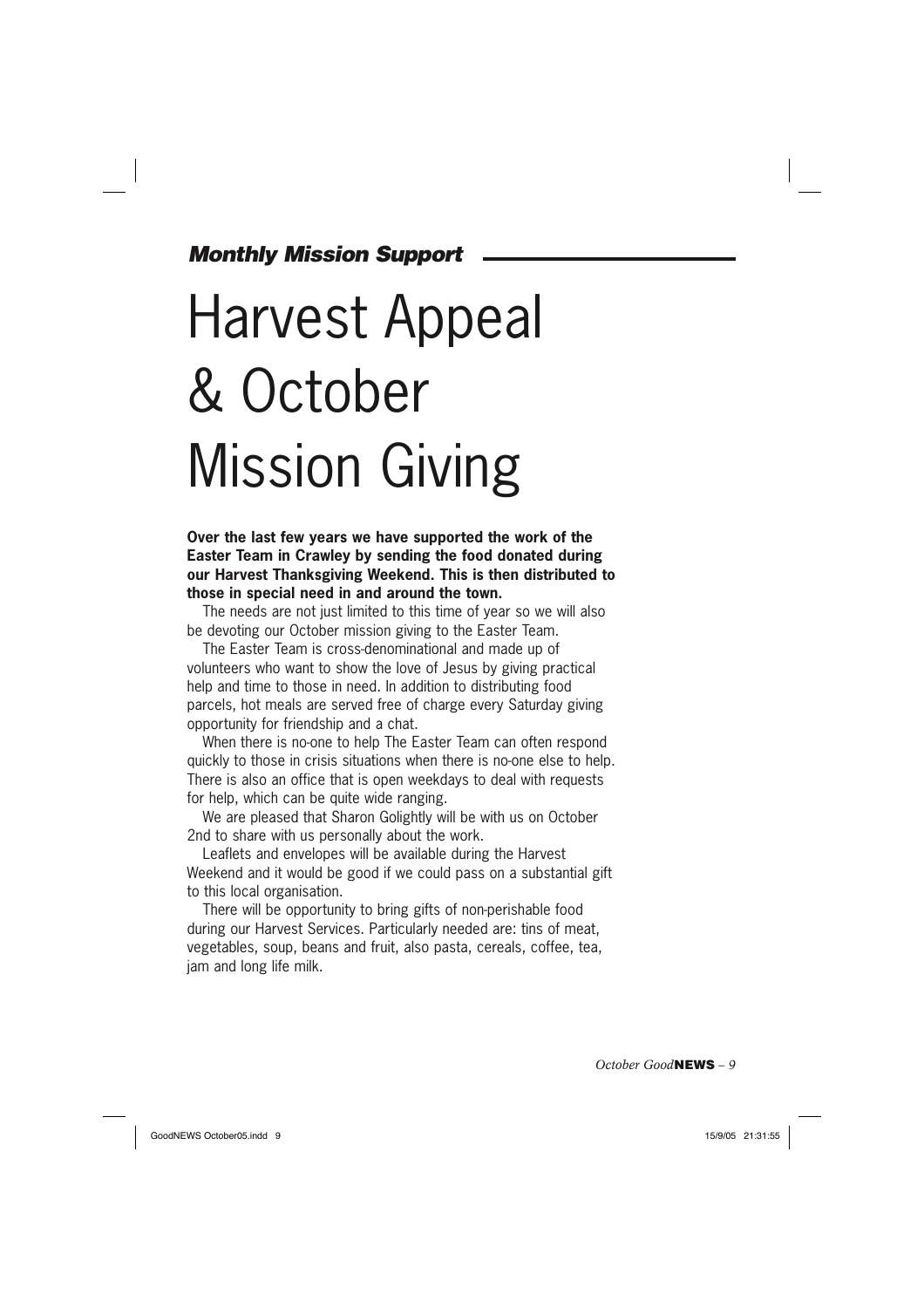### *October church diary*

 $\Box$ 

| 1st<br>Saturday   | $8.30 -$<br>9.45am                                       | Sat AM Prayer<br>Meeting @ LURC                                                                                                                          | 13th<br>Thursday       | 8.0pm                         | <b>Church Members</b><br>Meeting                                                                                                                        |
|-------------------|----------------------------------------------------------|----------------------------------------------------------------------------------------------------------------------------------------------------------|------------------------|-------------------------------|---------------------------------------------------------------------------------------------------------------------------------------------------------|
|                   | 5-8pm                                                    | <b>Harvest Fruit</b><br>& $Nut - Sign$<br>up in concourse<br>for this evening<br>of family fun.                                                          | 14th<br>Friday<br>15th |                               | 12.30pm Lunch Fellowship                                                                                                                                |
| 2nd               |                                                          |                                                                                                                                                          | Saturday               | $8.30 -$<br>9.45am            | Sat AM Prayer<br>Meeting @ LURC                                                                                                                         |
| Sunday            | <b>Stewardship</b><br>Luke 12: 16-31<br>9.30am<br>6.30pm | Harvest - Trust &<br>Deuteronomy 8: 10-20,<br><b>Communion</b><br>David Nibloe &<br>Colin Bones<br>11.00am Colin Bones<br>Prayer & Praise<br>Colin Bones | 16th<br>Sunday         | <b>The Creation</b><br>9.30am | (9th before Christmas)<br>Genesis 2: 4b-9, 15-25,<br>Revelation 4 & John 3: 1-8<br>David Goodchild<br>& Stuart Dew<br>11.00am Stuart Dew<br>Service for |
| 8th<br>Saturday   | $8.30 -$<br>9.45am                                       | Sat AM Prayer<br>Meeting @ LURC                                                                                                                          |                        | 6.30pm                        | Hospital Sunday<br>Evening<br>Worship David<br>Goodenough                                                                                               |
| 9th<br>Sunday     | <b>Lord's Prayer series</b><br>concludes 1 Chronicles    |                                                                                                                                                          | 19th<br>Wednesday      | time tba                      | Senior Citizen's<br>Coffee Morning                                                                                                                      |
|                   | 9.30am                                                   | 29: 10-20, Luke 4: 1-13<br>David Goodchild<br>& Colin Bones<br>11.00am Colin Bones                                                                       | 20th<br>Thursday       | 8.0pm                         | <b>LURC Prayer</b><br>Meeting                                                                                                                           |
|                   | $2: 8-11$<br>6.30pm                                      | <b>Revelation series</b><br>continues Revelation<br><b>Communion</b><br>Colin Bones                                                                      | 22nd<br>Saturday       | $8.30 -$<br>9.45am            | Sat AM Prayer<br>Meeting @ LURC                                                                                                                         |
| 12th<br>Wednesday |                                                          | 12.30pm Lunch Fellowship                                                                                                                                 |                        |                               | <b>OTHER LOCAL EVENTS</b><br><b>LISTED ON BACK COVER</b>                                                                                                |

*10 – October Good***NEWS**

GoodNEWS October05.indd 10  $\sqrt{3}$  15/9/05 21:31:56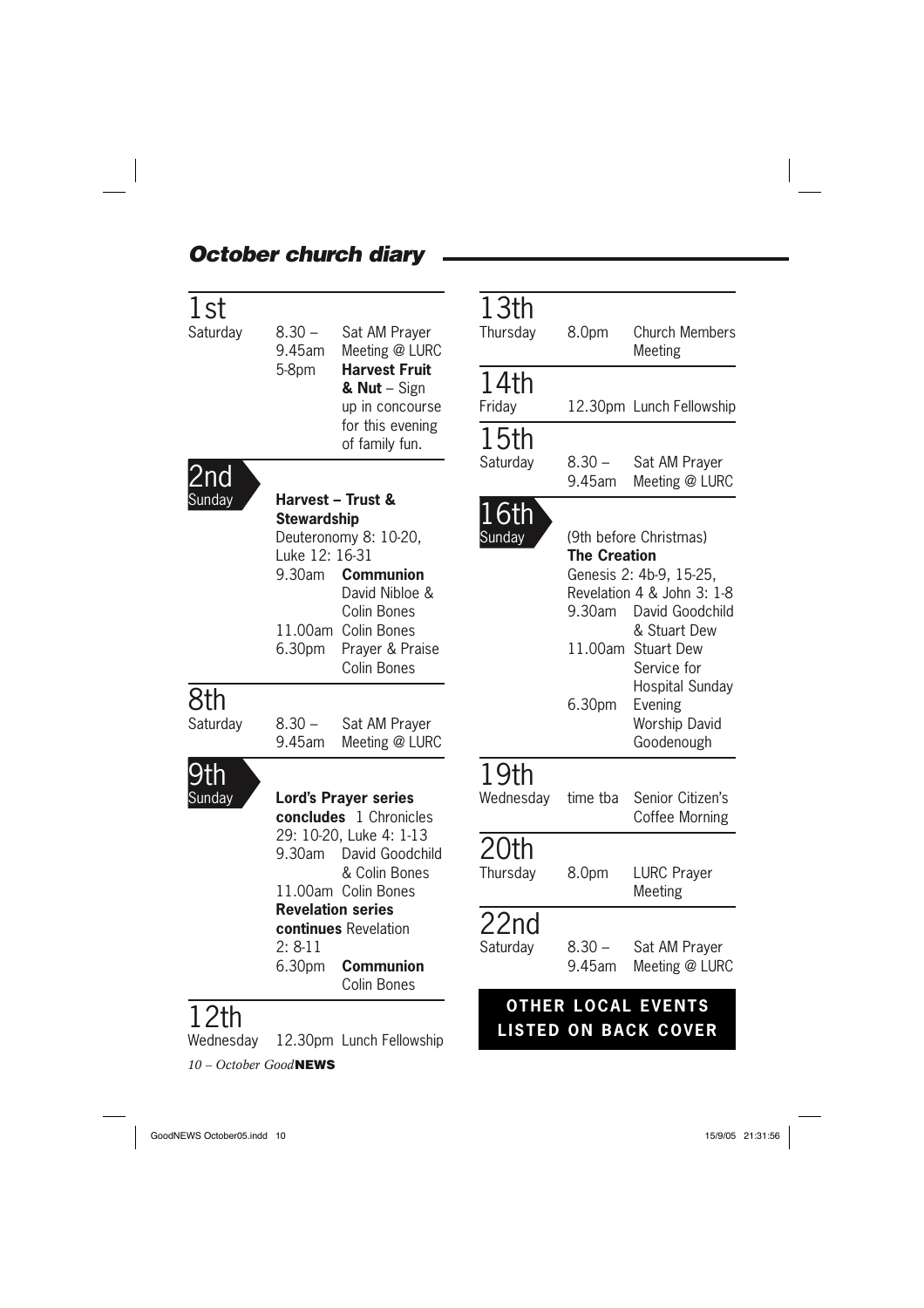### 23rd

| Sunday                           | (8th before Christmas)<br><b>The Fall</b>                                             |                                         |                              |  |  |
|----------------------------------|---------------------------------------------------------------------------------------|-----------------------------------------|------------------------------|--|--|
|                                  |                                                                                       | Genesis 3: 1-15, Romans 7:              |                              |  |  |
|                                  | 7-13 & John 3: 13-21                                                                  |                                         |                              |  |  |
|                                  | 9.30am                                                                                | David Goodchild &                       | Ī                            |  |  |
|                                  |                                                                                       | Colin Bones                             | f                            |  |  |
|                                  |                                                                                       | 11.00am Communion                       | İ                            |  |  |
|                                  |                                                                                       | Colin Bones                             | ć                            |  |  |
|                                  | $\overline{y}$<br>The letter to the church<br>t<br>in Pergamum<br>Revelation 2: 12-17 |                                         |                              |  |  |
|                                  |                                                                                       |                                         |                              |  |  |
|                                  |                                                                                       |                                         |                              |  |  |
|                                  |                                                                                       | 6.30pm Evening Worship<br>- Colin Bones | $\overline{\mathbf{C}}$<br>ľ |  |  |
| 25th                             |                                                                                       |                                         |                              |  |  |
| Tuesday                          | 7.45pm                                                                                | In Touch Ladies                         | ٦<br>s                       |  |  |
|                                  |                                                                                       | Meeting                                 | ł                            |  |  |
| 26th                             |                                                                                       |                                         | $\mathsf{C}$                 |  |  |
| Wednesday                        |                                                                                       | 7.45pm Elders meeting                   | t                            |  |  |
| 29th                             |                                                                                       |                                         | S                            |  |  |
| Saturday                         |                                                                                       | 8.30 - Sat AM Prayer                    | F                            |  |  |
|                                  | 9.45am                                                                                | Meeting @ LURC                          | $\epsilon$                   |  |  |
|                                  |                                                                                       |                                         | $\mathsf k$                  |  |  |
| Sunday<br>(7th before Christmas) |                                                                                       |                                         | $\mathfrak{r}$<br>t          |  |  |
|                                  |                                                                                       | <b>The Election of God's</b>            | $\mathfrak{r}$               |  |  |
|                                  | People: Abraham                                                                       |                                         |                              |  |  |
|                                  |                                                                                       | Genesis 22: 1-8, James 2:               |                              |  |  |
|                                  | 14-26 & Luke 20: 9-17                                                                 |                                         |                              |  |  |
|                                  |                                                                                       | 9.30am David Goodchild &                | $\mathsf{C}$                 |  |  |
|                                  |                                                                                       | David Jones                             | V                            |  |  |
|                                  |                                                                                       | 11.00am David Jones                     | ٤<br>م                       |  |  |
|                                  | The letter to the church in                                                           |                                         |                              |  |  |
|                                  | <b>Thyatira</b>                                                                       | Revelation 2: 18-29                     | $\overline{\mathcal{L}}$     |  |  |
|                                  |                                                                                       | 6.30pm Evening Worship                  | $\mathsf{t}$                 |  |  |
|                                  |                                                                                       | - Ron Goodenough                        |                              |  |  |
|                                  |                                                                                       |                                         |                              |  |  |

### Sunday services explained...

The **9.30am service** is an opportunity for all age groups to join in a relaxed nformal time. There is a crèche, and after about 20 minutes children and young people up to age 14 go out to their own groups on most Sundays.

**Coffee** is normally served between the morning services and after the evening one.

The **11.00am service** is usually more set and formal.

At **6.30pm** it is sometimes a celebration, sometimes a quieter ministry time and sometimes an open communion service or something quite different!

**Personal prayer** is available after every service. Prayer requests and brief statements of praise for answered prayer can be put in the red book on the concourse table. We can also offer personal prayer ministry at home or n hospital.

### We **do not take up an offering**

during the services, but all those wishing to give are invited to place a gift in one of the bowls at the doors before or after the service. Thank you.

Cassette **recordings of services** can be borrowed free from the church.

*October Good***NEWS** *– 11*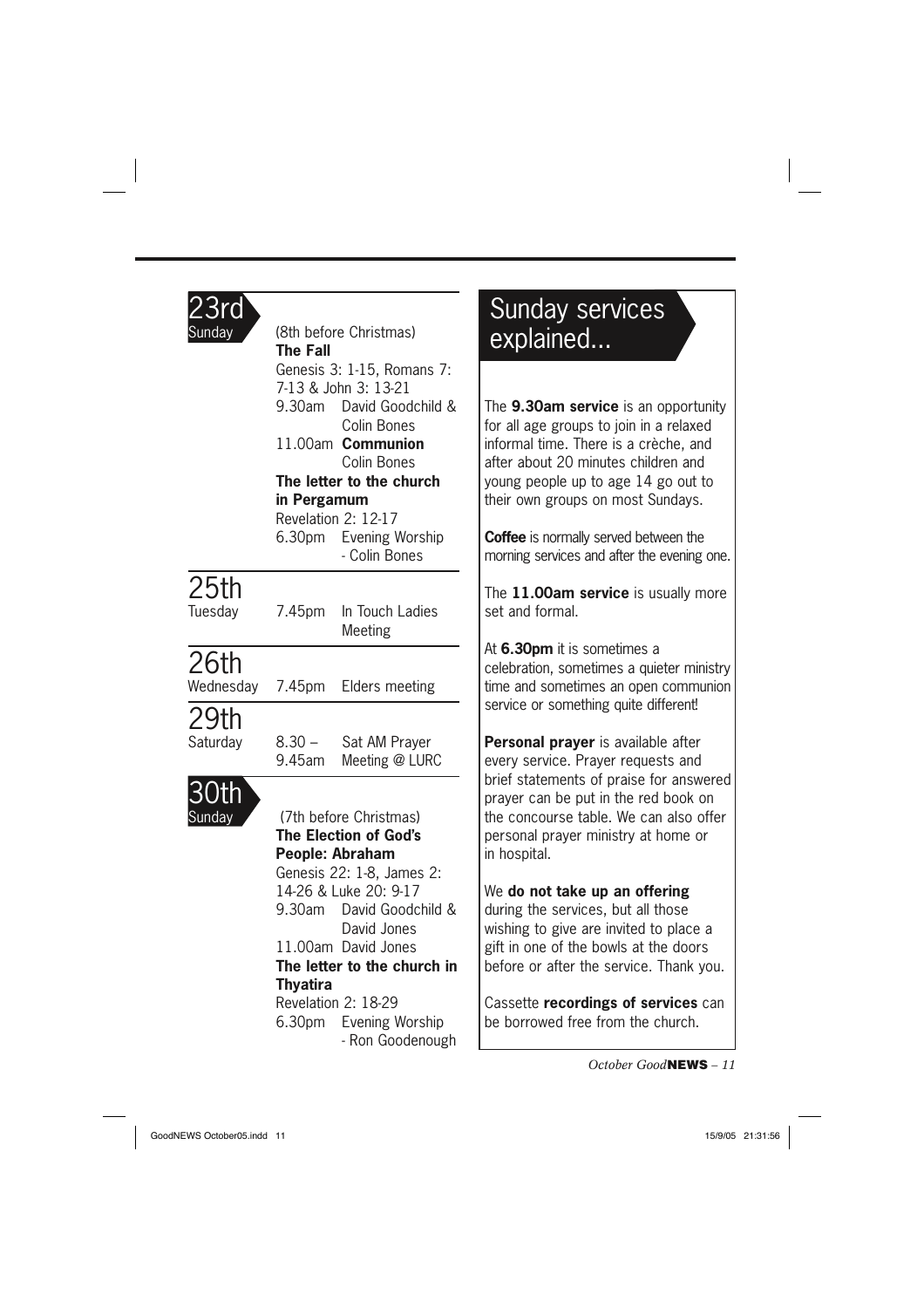### *Knock Knock!*

# Confessions of a reluctant home evangelist

### **– how my own front door was the hardest**

### **I've been asked to visit five of my neighbours in Lindfield, as follow up to the events of Alive '05 back in May. I say 'neighbours', but they don't live in my street and I've never met any of them. It's a bit daunting.**

Actually, my first visit went well (everyone was out); the second not so well (everyone was out except Number 1, who shut the door in my face and asked me not to call again). And the third time – well, I'm not that keen to try at all.

It isn't just the four remaining houses on my list that worry me. In a moment of rash, Spirit-filled enthusiasm, I agreed to do some door-to-door work with John Goodway, a full-time 'home evangelist', and I now have a list of Lindfield houses to visit on my own. I know how suspicious I can be of strangers calling at my door, and in my current mood of realism (or 'looking for an excuse to stay in with this really good book instead of wandering around exposing myself to widespread mistrust and rejection') it's easy to convince myself that I'm not going to be welcome and that telling folk about Jesus who hadn't asked to be told does more harm than good anyway.

So, I'm still at home, reading that really good book and telling myself I'll go out soon, honest…

Actually, I'd like to recommend said book – it's a travel correspondent's personal log of the tropics, 'Tales form the Torrid Zones'. The writer, Alexander Frater, was born to missionary parents in the South Seas; not a Christian himself, he writes vividly about his missionary ancestors and their contemporaries. His grandparents, for instance, arrived alone amid arrows and wild howls, on an island Cook had refrained from setting foot on, perhaps 'due to the

*12 – October Good***NEWS**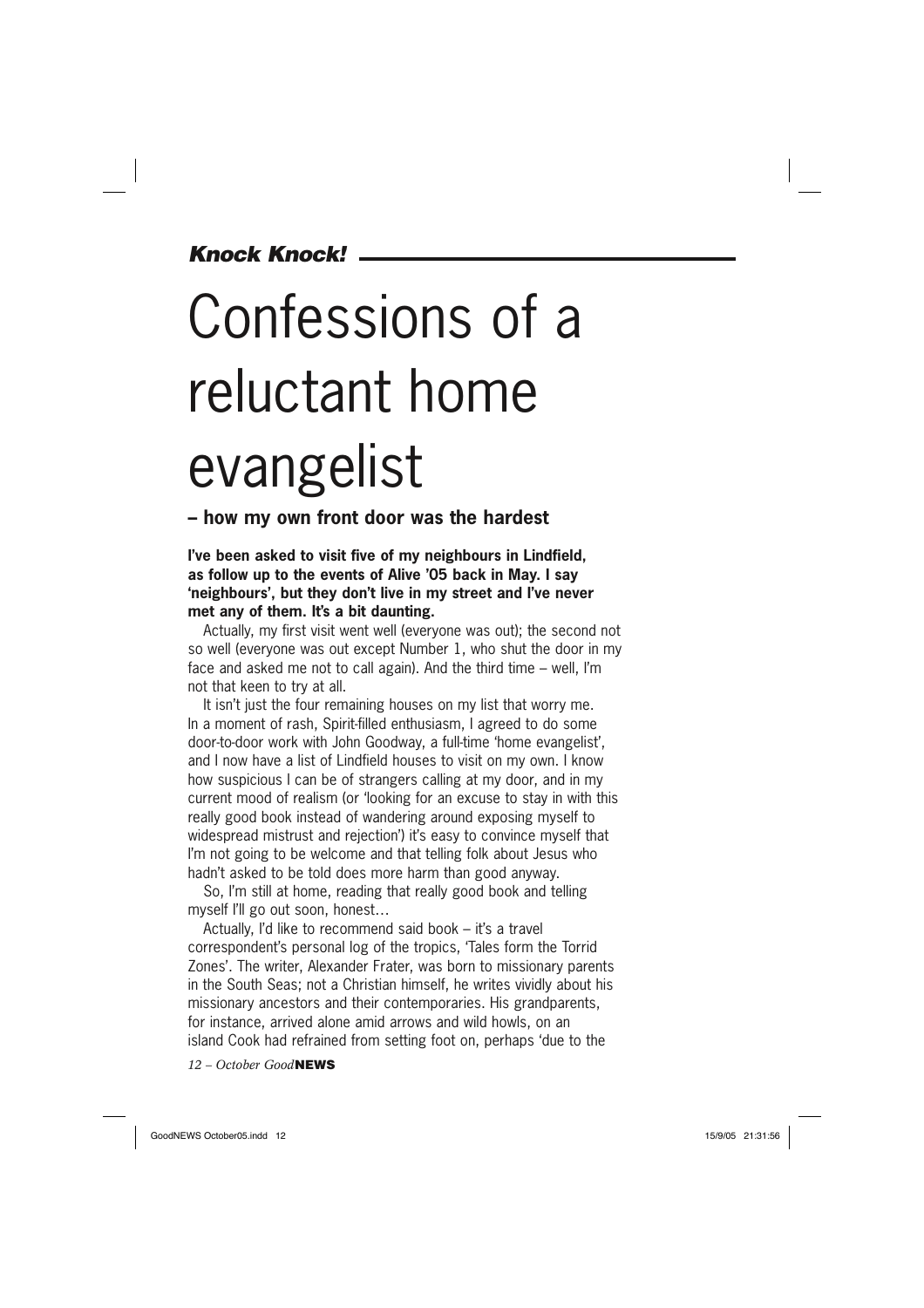thousand or more yelling men menacing him from the shore…led by psychotic cannibals and with a shocking reputation for cruelty'. There are numerous stories like that, and – WAIT a minute, cannibals? Surely the worst that could happen to me in Chestnuts Close would be a slightly bruised ego?

OK – forget the book. Now I'm feeling really guilty and discouraged by my own cowardice. Christians through history have stepped out of their comfort zones (I mean, just look at Paul, and Peter) because they were convinced their 'neighbours' needed to hear about Jesus more than they themselves needed easy lives. But isn't this all very different from interrupting householders in the middle of Bargain Hunt? You know, people need down-time in this hectic world…

I decide to have a clear up of the redundant evangelical literature on my living room floor. I read through John Goodway's newsletter on the way to the recycling box. The first article is a testimony from Angie, who met John on her doorstep in the course of his work. Her story is impressive, and she says "I have met many people who love the Lord with all their heart, but I don't suppose any of them would fancy knocking on doors sharing the good news". And now I'm beaten. I grab the literature, put on shoes and sunglasses, and step out, and within ten minutes I'm talking to a friendly stranger who tells me about God's encouragement in her life, and shows me the best kind of weedkiller for my patio. There's not a cannibal in sight.

*Liz Jadav*

*October Good***NEWS** *– 13*

GoodNEWS October05.indd 13 only 15/9/05 21:31:56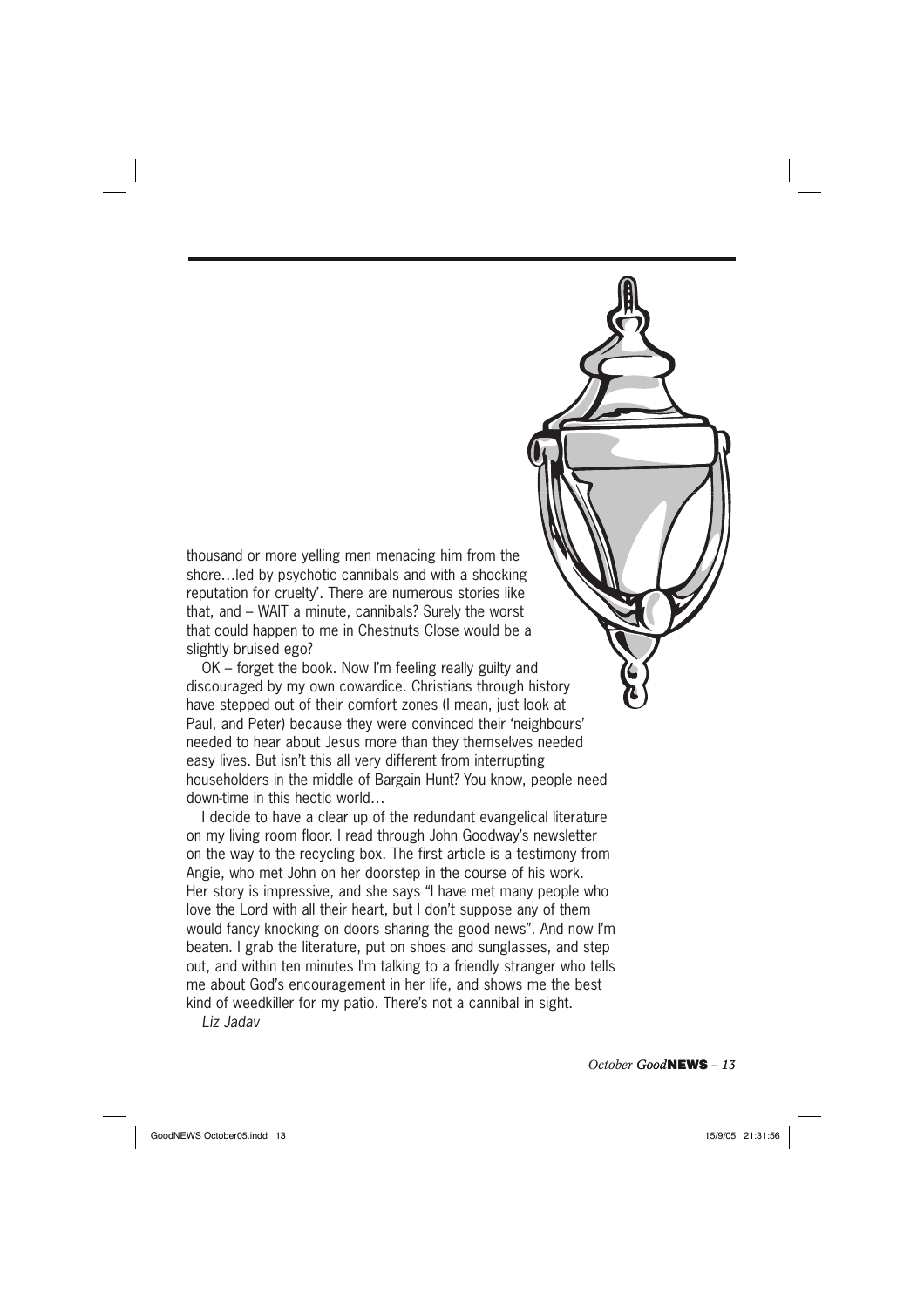### *A Letter from St James*

### St James-the-Least

**Happily, the Church of England still retains some singular parish clergy. Take the parish of St James-the-Least in the county of C- for example. Here the elderly Anglo-Catholic vicar, Eustace, continues his correspondence to Darren, his nephew, a low-church curate recently ordained...**

Letter from St James the Least of All – On how long a sermon should last.

#### **The Rectory**

St. James the Least of All

#### *My dear Nephew Darren*

I am afraid we will never agree about the appropriate length of sermons. Your 50 minute expositions on the theology of St. Paul concerning women wearing hats in church are, I am sure, of particular interest to you. I suspect to most of your congregation, their primary concern will be, since you are preaching, that they should have put the oven timer to come on a little later.

Whenever I even hint that a matter of theological moment may be about to appear in one of my sermons, an expression of benign incomprehension comes over my congregation that you normally only see in the faces of golden Labradors as they try to work out what you are trying to communicate.

There are certain sure signs that should tell you when you have preached for long enough. One is when you see members of the congregation reaching for their prayer books to try to work for the umpteenth time how the date for Easter is calculated. The organist turning on the blower when you say "and finally" is another.

Most members of the congregation will count the number of dead flies on the windowsills during your sermon, but when you can see members of the congregation counting the numbers in the congregation counting the numbers of dead flies, that is absolute proof that you have overstayed your welcome.

There has only been one occasion when I preached for longer than my standard 8 minutes. Our former organist was in the habit of taking his dog for a walk during the sermon. I knew I had to carry on preaching until I heard the latch on the vestry door for the second time, marking his return, ready to play the last hymn. Unfortunately one Sunday, his dog ran away.

While he searched for it over every field in the parish, I spent the intervening two hours reading the greater part of Leviticus, giving lengthy reports of the previous six church council meetings, and was even reduced to giving out the batting averages from the choirboys' cricket team, before I heard the vestry door re-open.

After the Service, the congregation left looking as though they had just been rescued from a major shipwreck. At the next church council meeting, we unanimously voted to buy our organist a stronger lead.

*Your loving uncle, Eustace.*

Source: Parish Pump 2005

*14 – October Good***NEWS**

GoodNEWS October05.indd 14 oodNEWS 15/9/05 21:31:57 5/9/05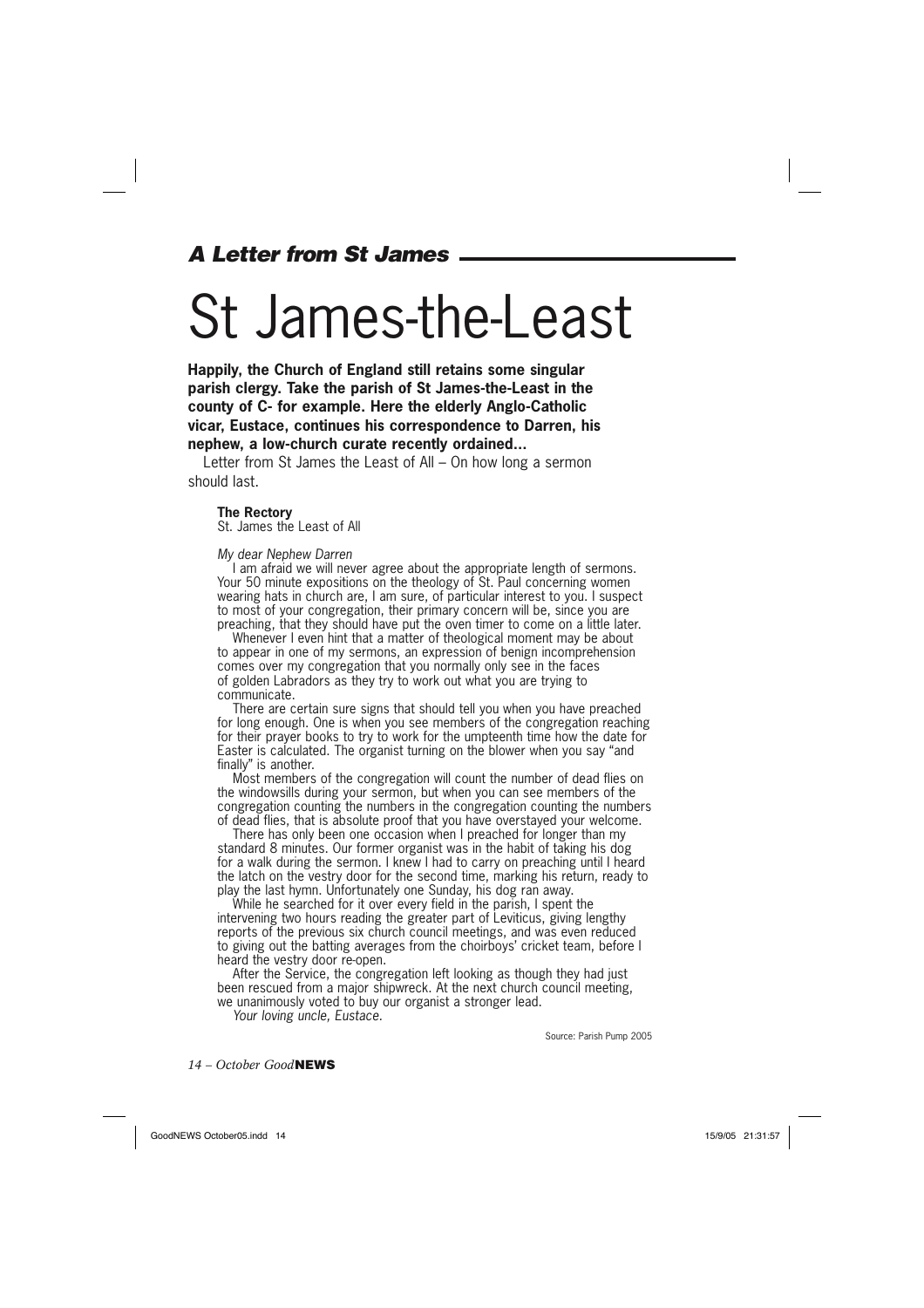### *Alpha*

**This Autumn THE LINDFIELD ALPHA will be run jointly by ourselves and All Saints on Tuesday evenings. We shall provide some of the speakers & small group leaders and help with the catering. We hope to host the Holy Spirit Day on 12 November.**

#### **Thursday 15 September**

Alpha Prayer Initiative (ecumenical event) – 8pm at All Saints

#### **Tuesday 20 September**

Alpha Supper – 7.30 pm at the Tiger

### **Tuesday 27 September**

Alpha Course starts with Supper at 7pm and talk at 8pm at the Tiger. The course continues on the following Tuesdays until 6th December, excluding half term holiday on 25 October. The Holy Spirit Day will be on Saturday 12 November.

We rejoice that we have some participants but please firm up on inviting those you have been praying for and been sharing the Good News with to come to the Alpha supper – now is the time!

*October Good***NEWS** *– 15*

GoodNEWS October05.indd 15  $\left| \begin{array}{ccc} 15/9/05 & 21:31:57 \end{array} \right|$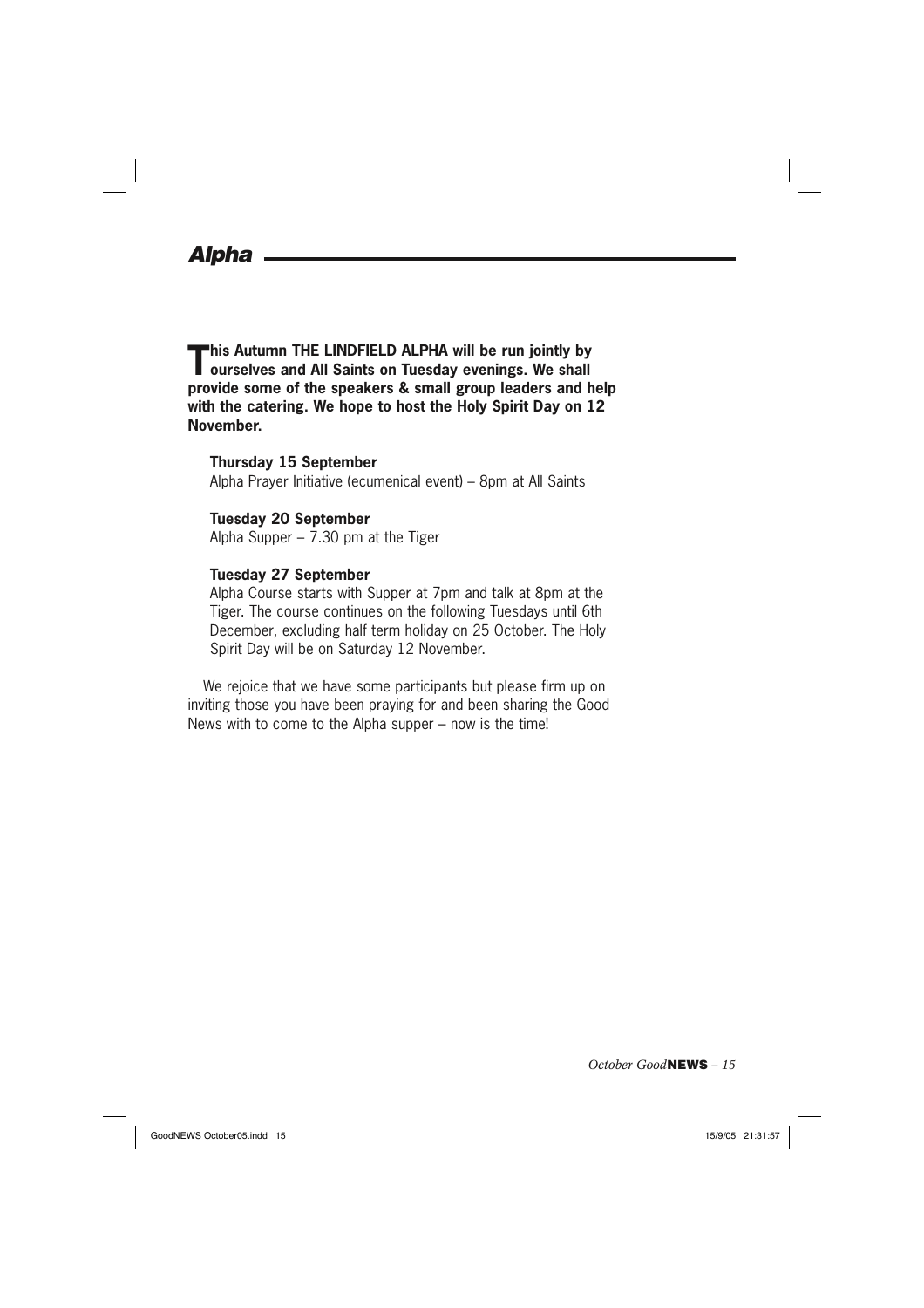### *Prayer*

### The Prayer Driver

**Ever thought of praying for the people of the car in front of you? It came to me recently as I was winging my way down to Burgess Hill. It is of course, very easy for us to curse the state of the driving of the one in front of us – but maybe wonder how powerful a prayer or two in the right direction might be? Ok, imagine it the other way round. Imagine you were being prayed for? Imagine driving somewhere, thinking, "how super – someone right now is lifting me before a loving heavenly Father. Interceding on my behalf – and they don't even know me! Praying for my well being, my relationships with my loved ones, my financial situation" etc – the options are endless!**

There are people out there, driving around who have just received horrendous news: people behind the wheel of their cars, all around us, who may have just heard that a loved one has been hurt or killed, a child ill, a financial crisis, a crisis of faith, a relationship breakdown, a nervous breakdown, beaten by a spouse, an abuser themselves, a drug addict, an alcoholic, a call girl on her way to work, a lady who has endured an abortion or miscarriage, a man who is on his way to commit suicide because he can't bear to live any longer……. The options are endless.

*16 – October Good***NEWS**

Is it sometimes too easy for us to forget that these are the painful realities of people's lives, every day? These people are desperate. It doesn't always show on the outside. Suffering, and persistently troubled by the questions "What and I going to do?" Or, "What do I do now?"

So, how about making the heart of our heavenly Father glad; and actively taking part in helping someone in the most powerful way we can. We may not know them, but God knows them and sent Jesus to make a way for them to come to Him. Pray: ask the Holy Spirit how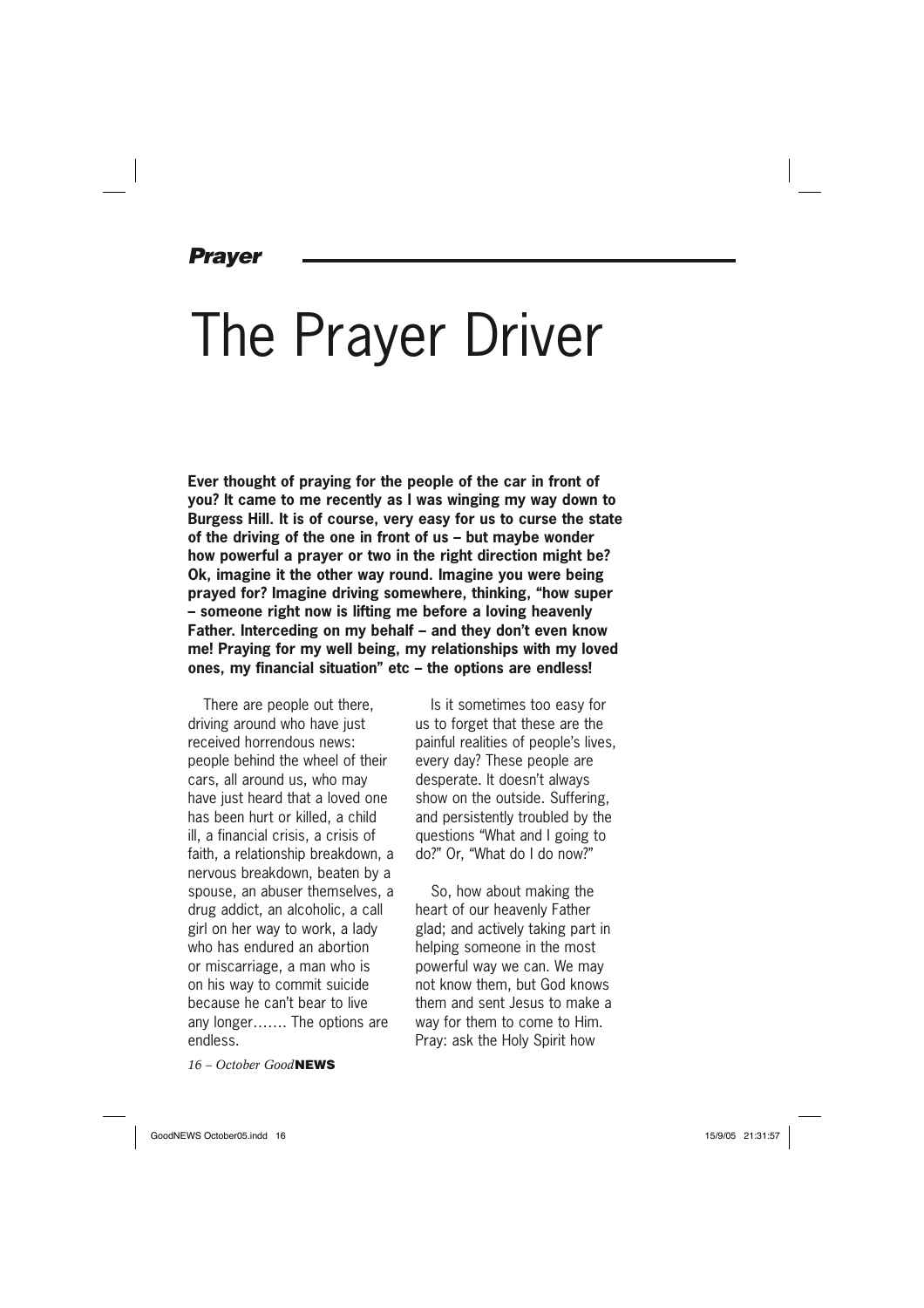

to pray, pray in tongues, pray silently, pray together, pray alone – this is our big opportunity to make a difference! And if all this overwhelms you, then seek refuge in worship, in Jesus – god inhabits the praises of his people! Wow! Draw near to God and He will draw near to

you! Wow again! These are mega – promises – you turn up – God turns up! And if you have the chance to think that one over, it will blow you away! You are loved – Bless you!



*October Good***NEWS** *– 17*

GoodNEWS October05.indd 17  $\left| \begin{array}{ccc} 15/9/05 & 21:31:57 \end{array} \right|$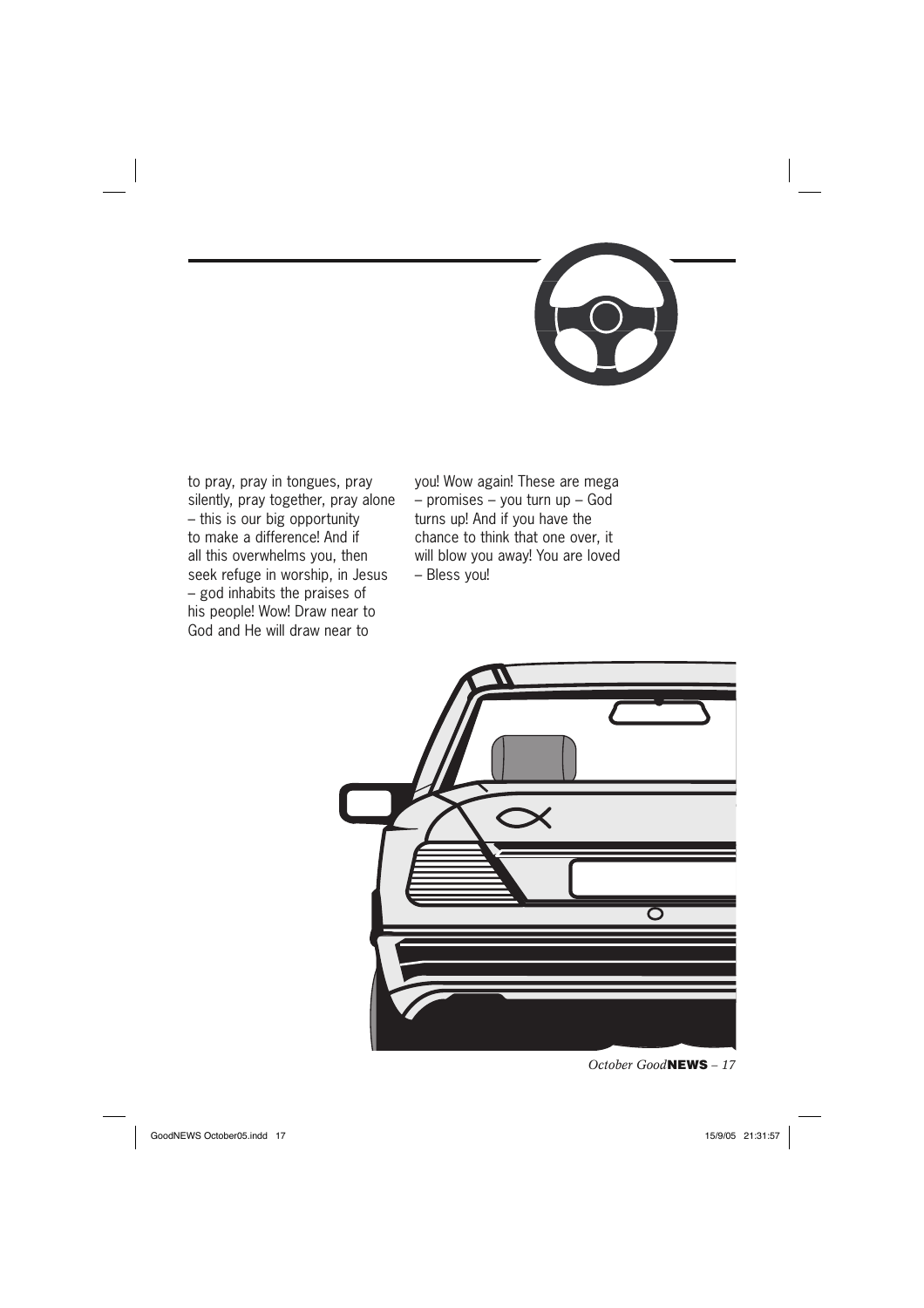### *Boys' Brigade Report*



### **This report catches up with the holiday breaks which a number of us went to in the spring and summer.**

First was an extended weekend for Juniors organised by the Brighton Battalion at Halls Green, a St. Barnabas Trust centre in the lovely countryside of the Sevenoaks Weald. Comfortable accommodation helped us to enjoy the activities which included an assault course (!), and making model aeroplanes (which actually flew!)

Junior Boys, and parents, ask me from time to time "Can we do tented camping?" So, once again, we booked a stay at Blackland Farm, with its marvellous facilities. Most of the Juniors, and some parents to help with staffing, went along in mid July, and we had a great time culminating in an abseiling session in which mums and dads, as well as the Boys, joined. This annual overnight camp at Blackland is proving really popular.

But, of course, the real summit of our session's activities was the week long Battalion camp at Glynde for Company Section Boys. Annual summer camp is the "Crown of the Year", and the culmination of much planning and prayer. This year we had to contend with unseasonably heavy rain, but the efficient organisation coped well, and we did not in the end lose any of the programme. It would take many pages to even mention all that happened, so a few impressions must suffice:

- kwik cricket in the marquee on a wet evening, which worked really well;
- Officers v. Boys games, which the Officers usually manage to 'fix' – except for the cricket this year: the Boys were too good, with yours truly out for a duck, much to his disgust (oh for the loan of Freddy Flintoff!);
- the Camp Concert, a new feature after some years absence; who could forget the singing of "YMCA" led by Boys from Southwick Methodist Church?

We came home worn out, but with many happy memories. *Geoffrey Cocksedge*

*18 – October Good***NEWS**

GoodNEWS October05.indd 18 **oodNEWS 15/9/05** 21:31:57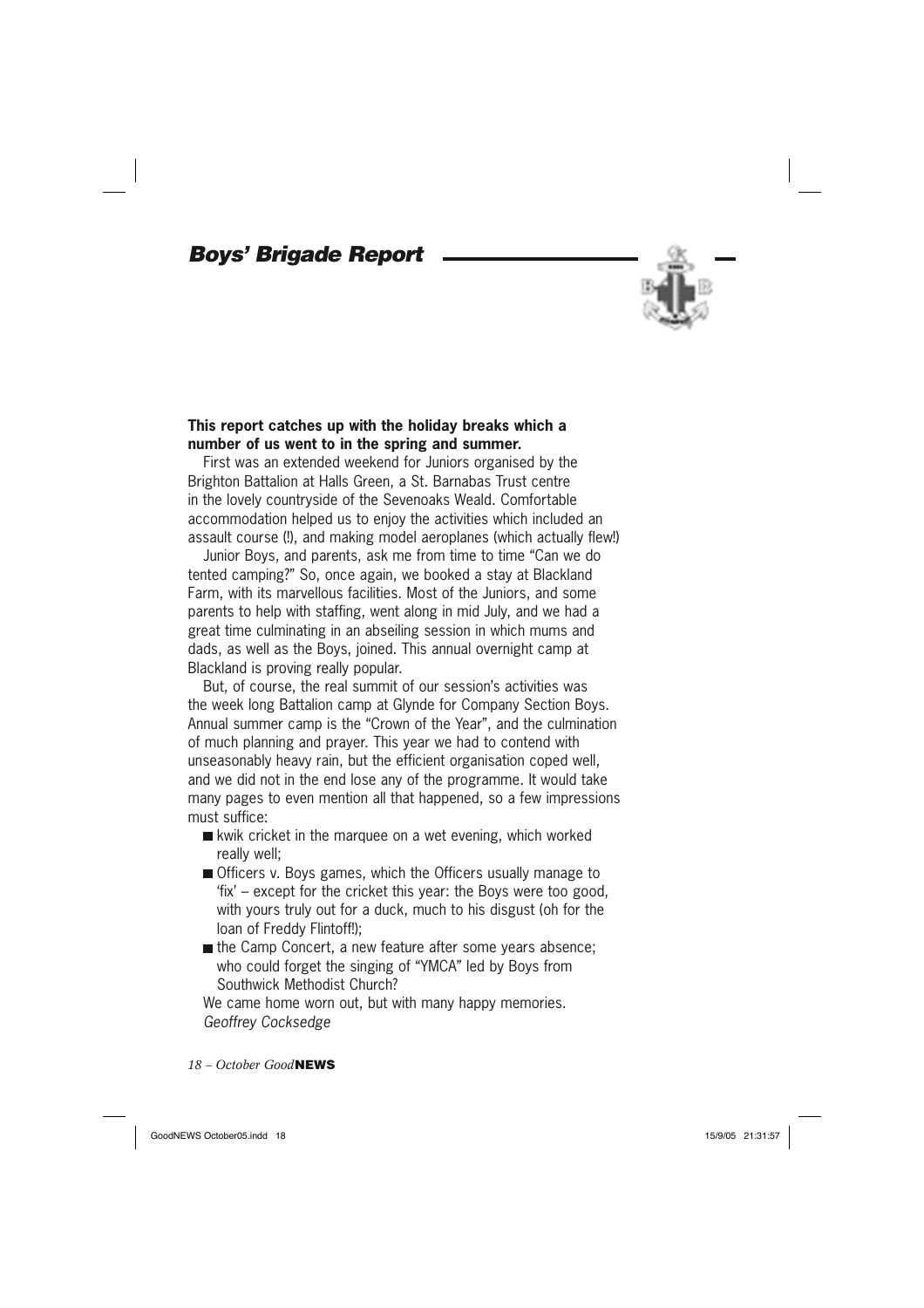### *Back pages*

# *Christian Entertainer In Tabloid Enterprise Shock*

### **Me, I don't like the tabloids. A lot of people do though – is Britain's best selling newspaper still The Sun?**

Statistics a few years ago said it was. Recently, Steve Legg (if you were at the final celebration of Alive '05 back in May you may remember his conjuring tricks) decided to give the people what they wanted and tell them some 'Kingdom news' at the same time, and so 'THE SON' came into being. A tabloid style paper that prints God-centred news, it's heavy on celebrity stories; the difference is that you're more likely to read about a thrash metal star visiting church as a last ditch effort to kick drugs, and then "Getting 'heavy' for God", than about the sordid details of his previous falls from grace. Actors and singers share the pages with popular interest stories (children, redeemed thugs, broken dentures, Ibiza) and my personal favourite : how someone in the BBC requested an interview with Bob Marley, who died 24 years ago. True to tabloid form, the paper boasts a final sports section (cricket,

snooker, football and rugby filled the Summer edition) with "BBC pundit and former Chelsea and Newcastle midfielder" Gavin Peacock as Sports Editor.

The Son goes on sale quarterly at the moment, but the hitch is it's not available in the shops. I thought it should be, and bought 100 copies with the aim of finding an outlet for them – somewhere everyday tabloid readers could pick them up. I've drawn a blank, and instead have given individual copies to many folk who would normally not read a tabloid, in the hope that they will pass them on.

So – if you have any bright ideas on how the good news in tabloid form might reach people who would enjoy the read – contact me. Likewise if you'd like a copy of the Summer edition (I have some left), or the Autumn one when it arrives. Thanks to the URC member who shared the cost of the first 100 copies – in spite of the frustration of not finding the perfect outlet yet, I'm sure we did the right thing. *Liz Jadav*

*October Good***NEWS** *– 19*